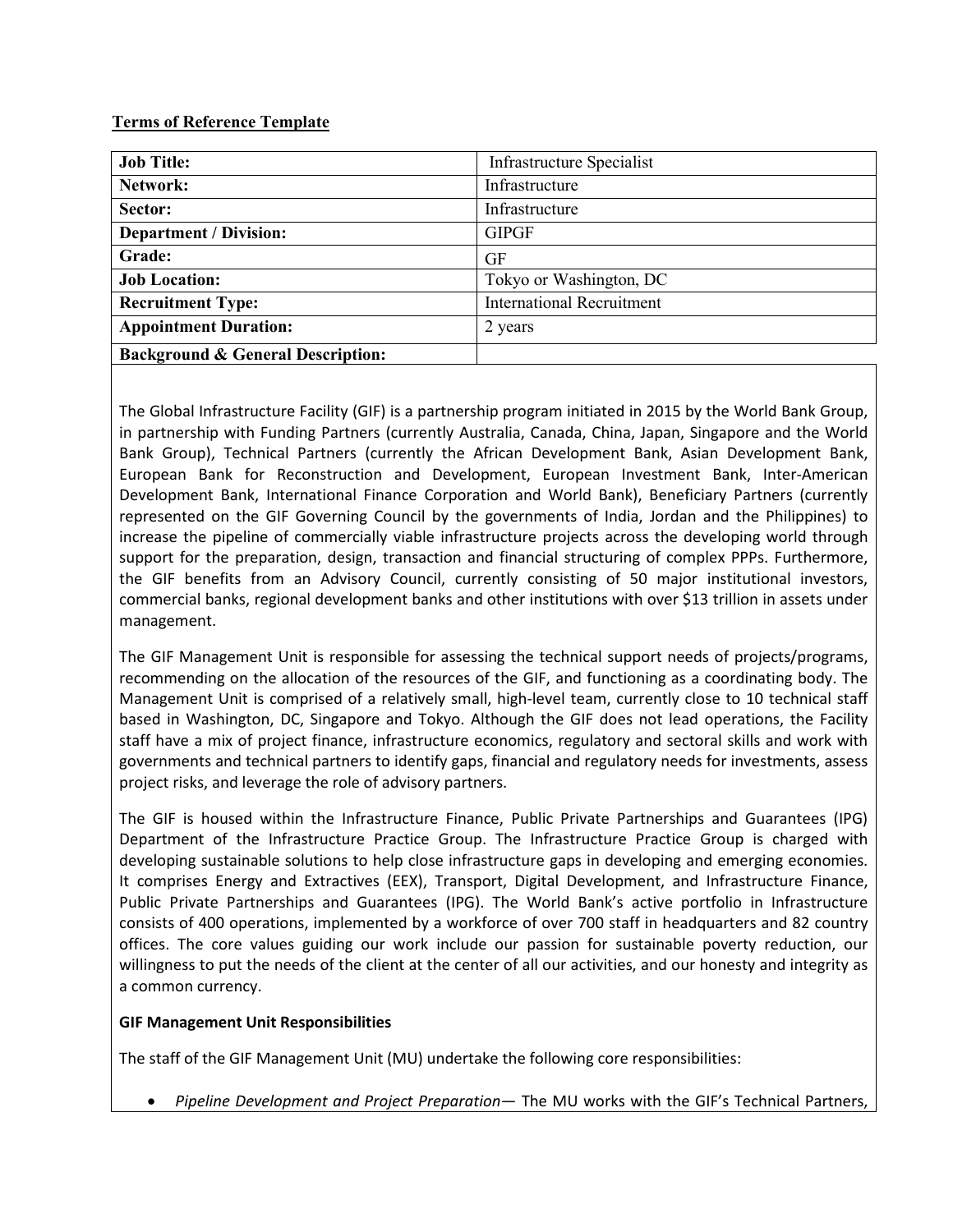and in response to country requests, to identify and develop a pipeline of qualifying infrastructure programs and projects, evaluating needs in project preparation, transaction support and financial structuring and assessing market-readiness, government commitment and project feasibility. Technical Partner teams, which lead GIF-funded activities, are supported by GIF staff specializing in PPP design, technical and financial feasibility assessment, and regulation of infrastructure.

- *Partnership Coordination and Trust Fund Management*  The MU is responsible for coordinating relations with the GIF's Funding, Technical and Advisory Partners; managing the resources of the GIF; planning, implementing and reporting on uses of funds; developing and adjusting the business plans and operating procedures according to the evolving needs of the Governing Council; and responding to the audit and information requests of the Governing Council.
- *Financial and Risk Instruments*—The team will be responsible for support in the development of appropriate project structures with a view to attracting private sector investment, and optimizing the mix of financial instruments to ensure public sector objectives are met without undue burden to the governmental balance sheet. This may involve developing and operationalizing the GIF downstream credit enhancement window. The work will be led by specialists with experience in financial structuring of complex PPPs, and in the credit enhancement and combination of financial instruments required to bring such PPPs to financial close.
- *Quality Assurance and PPP Knowledge* —The MU is also responsible for assuring that best practices and latest approaches on PPP design are applied to each GIF project, and that the lessons learned from GIF approaches at both the platform and project level are captured, returned to the GIF and broadly disseminated. On the knowledge side, the MU also organizes regular convocations of Advisory Partners around core themes related to the financing of infrastructure, leads efforts related to the development of PPP pipelines, and undertakes highly-targeted analytical work related to the development of infrastructure as an asset class.

Note: The location can be either Washington, DC or Tokyo, yet to be finalized.

# **Duties and Accountabilities**

- Lead or support efforts related to the expansion of the GIF's pipelines, including promoting the facility to TTLs of Technical Partners involved in infrastructure, initial project screening, advising and assisting TTLs in application preparation, operation process, and implementation; relationship management with Technical Partners and other key stakeholders
- Serve as an interlocutor with counterparts from IFC, the World Bank Global Practices, other GIF Technical Partners, and public and private sector partners as projects are assessed for their needs and activities of support are defined.
- Work across the GIF responsibilities described above, and in particular assuring that best practices and latest approaches on PPP design are applied to each GIF project, and that lessons learned from GIF approaches at the platform and project levels are captured, returned to the GIF and made widely available.
- Contribute to the Monitoring and Evaluation of the GIF program.
- Help plan, structure and execute the regular convocations of the GIF's private sector Advisory Partners around core themes related to the financing of infrastructure
- Define and coordinate knowledge, research and analytical work, dissemination related to GIF's knowledge program

Support the administration of the GIF in financial and operation reporting, donor and partner relations, and meeting preparation.

• **Selection Criteria & Competencies:**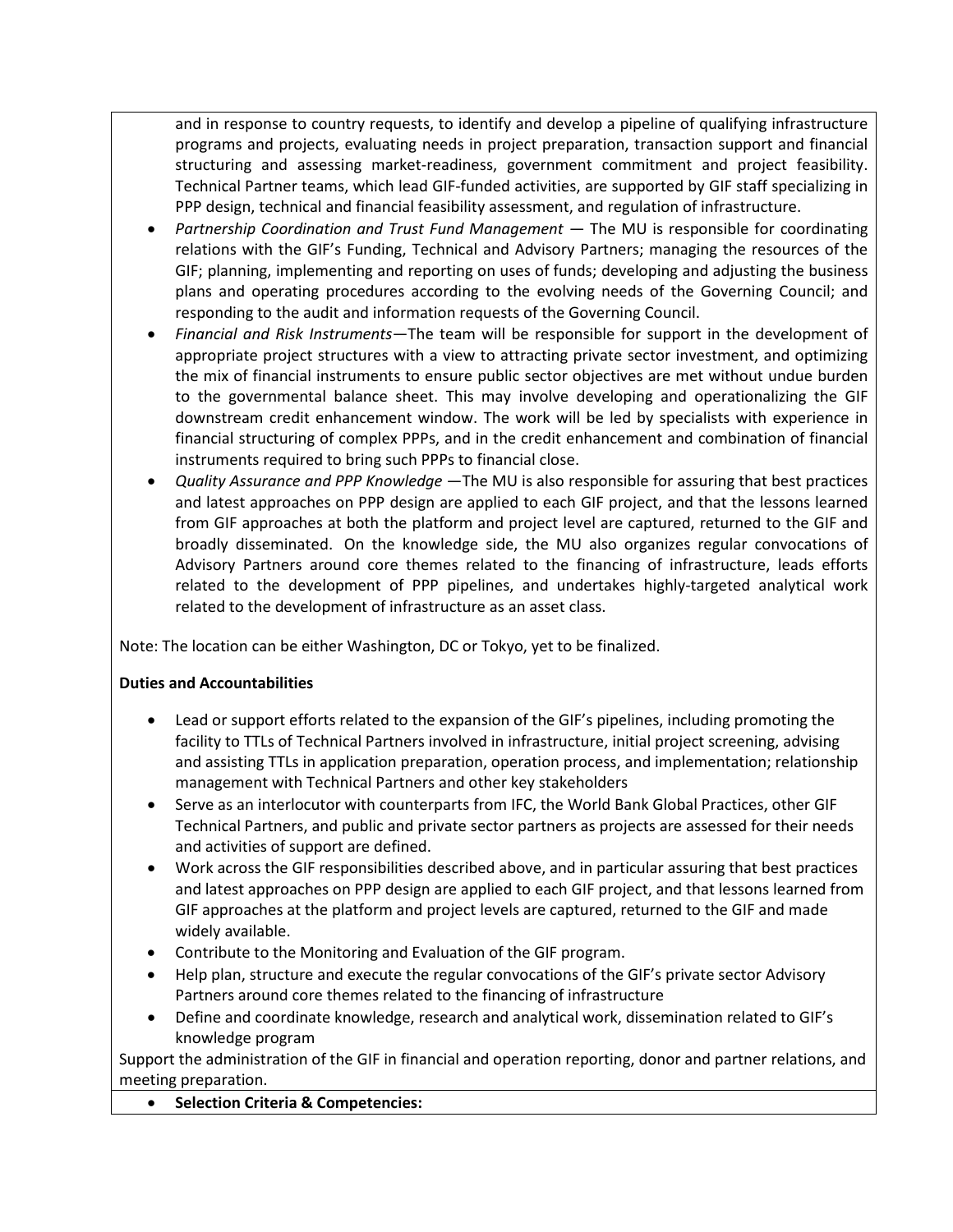### **Selection Criteria**

- Master's degree or equivalent in economics, finance, engineering, management, policy or a related field;
- A minimum of five years of relevant experience in the field of infrastructure project preparation and development consulting, finance, regulation or PPPs with demonstrated ability to engage on a range of issues in developing countries including advice on both program and project preparation and development;
- Infrastructure project preparation and development, project management or operation experience within one of the major MDBs or consulting firms is desirable;
- Track record of achievements in collaboration with MDBs and other development partners in the field of infrastructure project development or finance, infrastructure regulation and/or PPPs;
- Experience with Trust Fund operations and Grant Processing within the WBG or another DFI
- Recognized by peers and/or managers for providing high quality, pragmatic advice to clients on infrastructure PPPs and/or making significant contributions to analytical work and knowledge products in those fields;
- Ability to develop sound partnership relationships with public sector, private sector, academic, civil society and development institutions in both donor and client countries.
- Track record of contributing to well-recognized knowledge products on PPPs;
- Client focus and commitment to results; and
- High level written and oral presentation skills in English. Proficiency in French or Spanish desirable.

# **Required Competences**

- Knowledge and Experience in the Development Arena Translates technical and cross-country knowledge into practical applications and contributions to strategies to develop and implement PPP programs and projects; interacts with clients at the policy level.
- Policy Dialogue Skills Anticipates needs and requests in the field and conducts independent policy discussions with representatives of the government and non-government partners.
- Integrative Skills Understands relevant cross-sectoral areas and how they are interrelated; able to undertake cross-sectoral work in lending and non-lending operations.
- Solid understanding of infrastructure finance and the commercial principles that underpin PPPs
- PPP Policy, Institutions and Implementation Solid and broad understanding of the development and implementation of policy/legal/institutional frameworks and the practical application of this to develop programs and projects.
- Lead and Innovate Develops innovative solutions with others.
- Deliver Results for Clients Achieves results and identifies mission-driven solutions for the client.
- Collaborate Within Teams and Across Boundaries Initiates collaboration across boundaries and broadly across WBG, and brings differing ideas into the forefront.
- Create, Apply and Share Knowledge Creates, applies and shares knowledge from across and outside WBG to strengthen internal and/or external client solutions.
- Make Smart Decisions Recommends and takes decisive action.